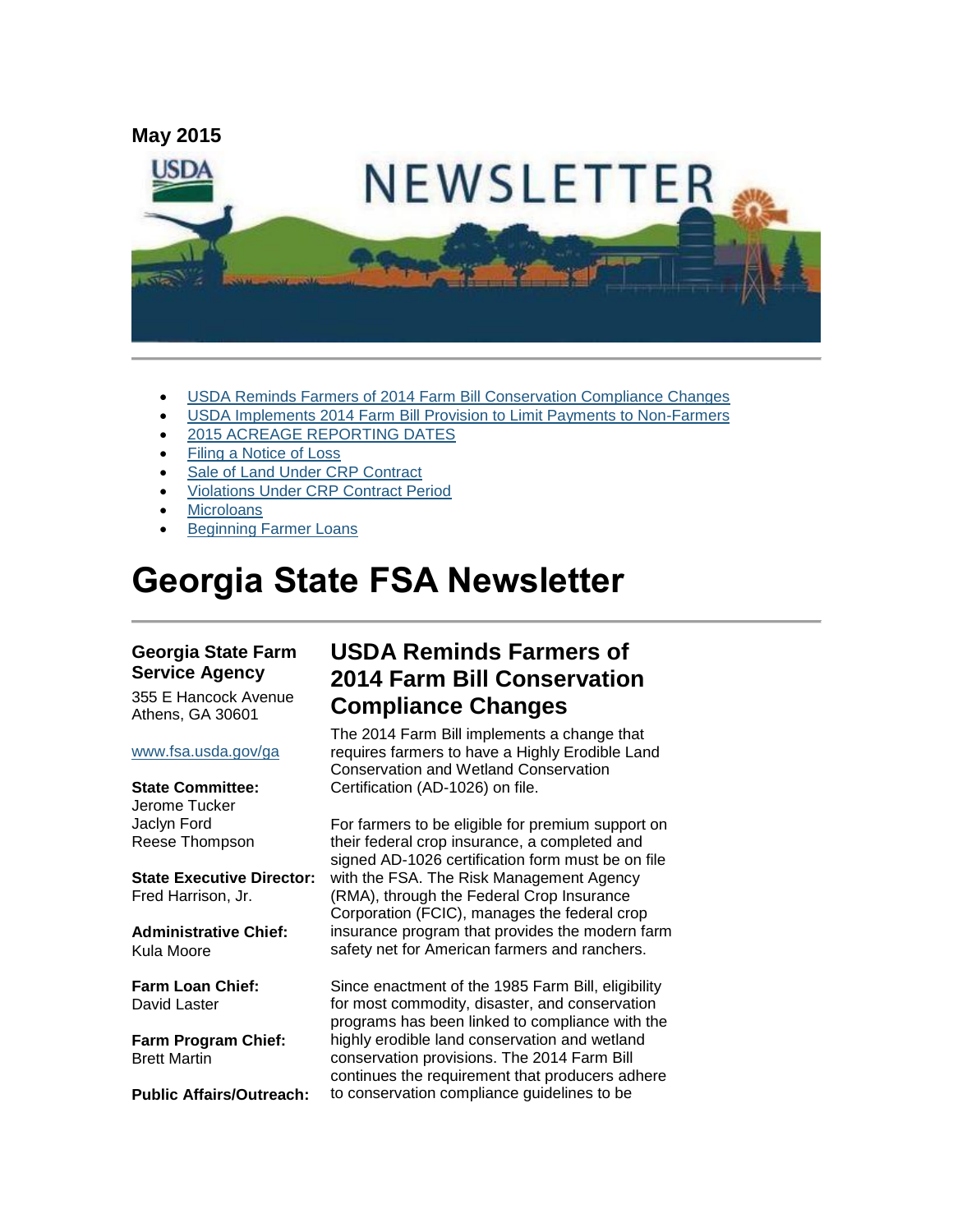Neal Leonard

Please contact your local FSA Office for questions specific to your operation or county.

eligible for most programs administered by FSA and NRCS. This includes most financial assistance such as the new price and revenue protection programs, the Conservation Reserve Program, the Livestock Disaster Assistance programs and Marketing Assistance Loans and most programs implemented by FSA. It also includes the Environmental Quality Incentives Program, the Conservation Stewardship Program, and other conservation programs implemented by NRCS.

Many FSA and Natural Resource Conservation (NRCS) programs already have implemented this requirement and therefore most producers should already have an AD-1026 form on file for their associated lands. If an AD-1026 form has not been filed or is incomplete, then farmers are reminded of the deadline of June 1, 2015.

When a farmer completes and submits the AD-1026 certification form, FSA and NRCS staff will review the associated farm records and outline any additional actions that may be required to meet the required compliance with the conservation compliance provisions.

FSA recently released a revised form AD-1026, which is available at USDA Service Centers and online at: [www.fsa.usda.gov](http://www.fsa.usda.gov/) . USDA will publish a rule later this year that will provide details outlining the connection of conservation compliance with crop insurance premium support. Producers can also contact their local USDA Service Center for information. A listing of service center locations is available at [offices.usda.gov.](http://offices.sc.egov.usda.gov/locator/app)

## <span id="page-1-0"></span>**USDA Implements 2014 Farm Bill Provision to Limit Payments to Non-Farmers**

Department Proposes Changes to "Actively Engaged" Rule

USDA proposed a rule to limit farm payments to non-farmers, consistent with requirements Congress mandated in the 2014 Farm Bill. The proposed rule limits farm payments to individuals who may be designated as farm managers but are not actively engaged in farm management. In the Farm Bill, Congress gave USDA the authority to address this loophole for joint ventures and general partnerships, while exempting family farm operations from being impacted by the new rule USDA ultimately implements.

The current definition of "actively engaged" for managers, established in 1987, is broad, allowing individuals with little to no contributions to critical farm management decisions to receive safety-net payments if they are classified as farm managers, and for some operations there were an unlimited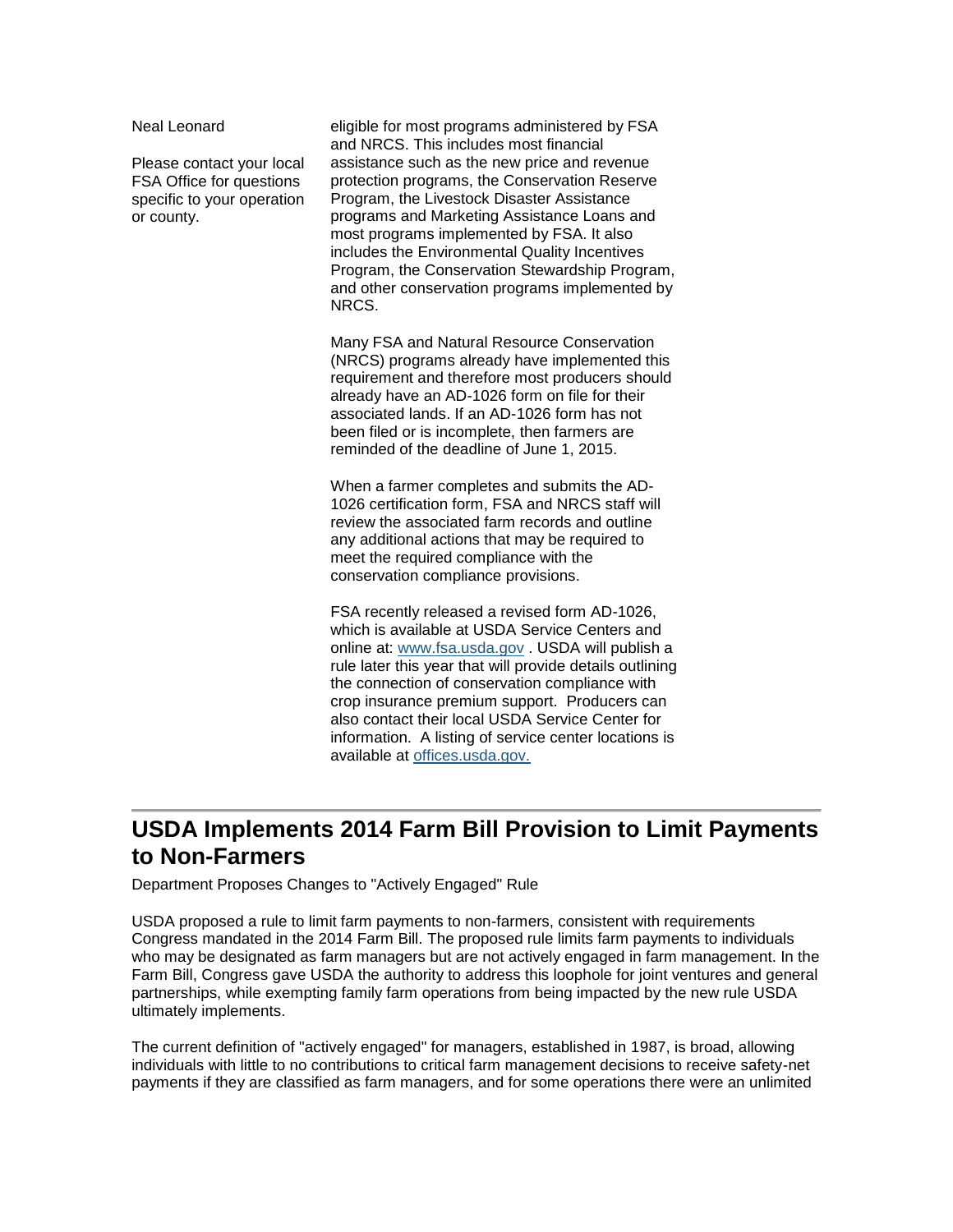number of managers that could receive payments.

The proposed rule seeks to close this loophole to the extent possible within the guidelines required by the 2014 Farm Bill. Under the proposed rule, non-family joint ventures and general partnerships must document that their managers are making significant contributions to the farming operation, defined as 500 hours of substantial management work per year, or 25 percent of the critical management time necessary for the success of the farming operation. Many operations will be limited to only one manager who can receive a safety-net payment. Operators that can demonstrate they are large and complex could be allowed payments for up to three managers only if they can show all three are actively and substantially engaged in farm operations. The changes specified in the rule would apply to payment eligibility for 2016 and subsequent crop years for Agriculture Risk Coverage (ARC) and Price Loss Coverage (PLC) Programs, loan deficiency payments and marketing loan gains realized via the Marketing Assistance Loan program.

As mandated by Congress, family farms will not be impacted. There will also be no change to existing rules for contributions to land, capital, equipment, or labor. Only non-family farm general partnerships or joint ventures comprised of more than one member will be impacted by this proposed rule.

Stakeholders interested in commenting on the proposed definition and changes are encouraged to provide written comments at [www.regulations.gov](http://www.regulations.gov/) by May 26, 2015. The proposed rule is available at [http://go.usa.gov/3C6Kk.](http://go.usa.gov/3C6Kk)

## <span id="page-2-0"></span>**2015 ACREAGE REPORTING DATES**

In order to comply with FSA program eligibility requirements, all producers are encouraged to visit the their local county FSA office to file an accurate crop certification report by the applicable deadline.

The following acreage reporting dates are applicable for the entire state of Georgia:

May 15, 2015: Tobacco, Sweet Corn (pltd 1/1/15 thru 5/15/15), Tomatoes (pltd 1/1/15 thru 5/15/15)

July 15, 2015: ALL other crops for which a specific acreage reporting date is not listed – include, but are not limited to Corn, Cotton, Grain Sorghum, Peanuts, Soybeans

The following exceptions apply to the above acreage reporting dates:

If the crop has not been planted by the above acreage reporting date, then the acreage must be reported no later than 15 calendar days after planting is completed.

· If a producer acquires additional acreage after the above acreage reporting date, then the acreage must be reported no later than 30 calendars days after purchase or acquiring the lease. Appropriate documentation must be provided to the county office.

If a perennial forage crop is reported with the intended use of "cover only," "green manure," "left standing," or "seed," then the acreage must be reported by July 15th.

Noninsured Crop Disaster Assistance Program (NAP) policy holders should note that the acreage reporting date for NAP covered crops is the earlier of the dates listed above or 15 calendar days before grazing or harvesting of the crop begins.

For questions regarding crop certification and crop loss reports, please contact your local county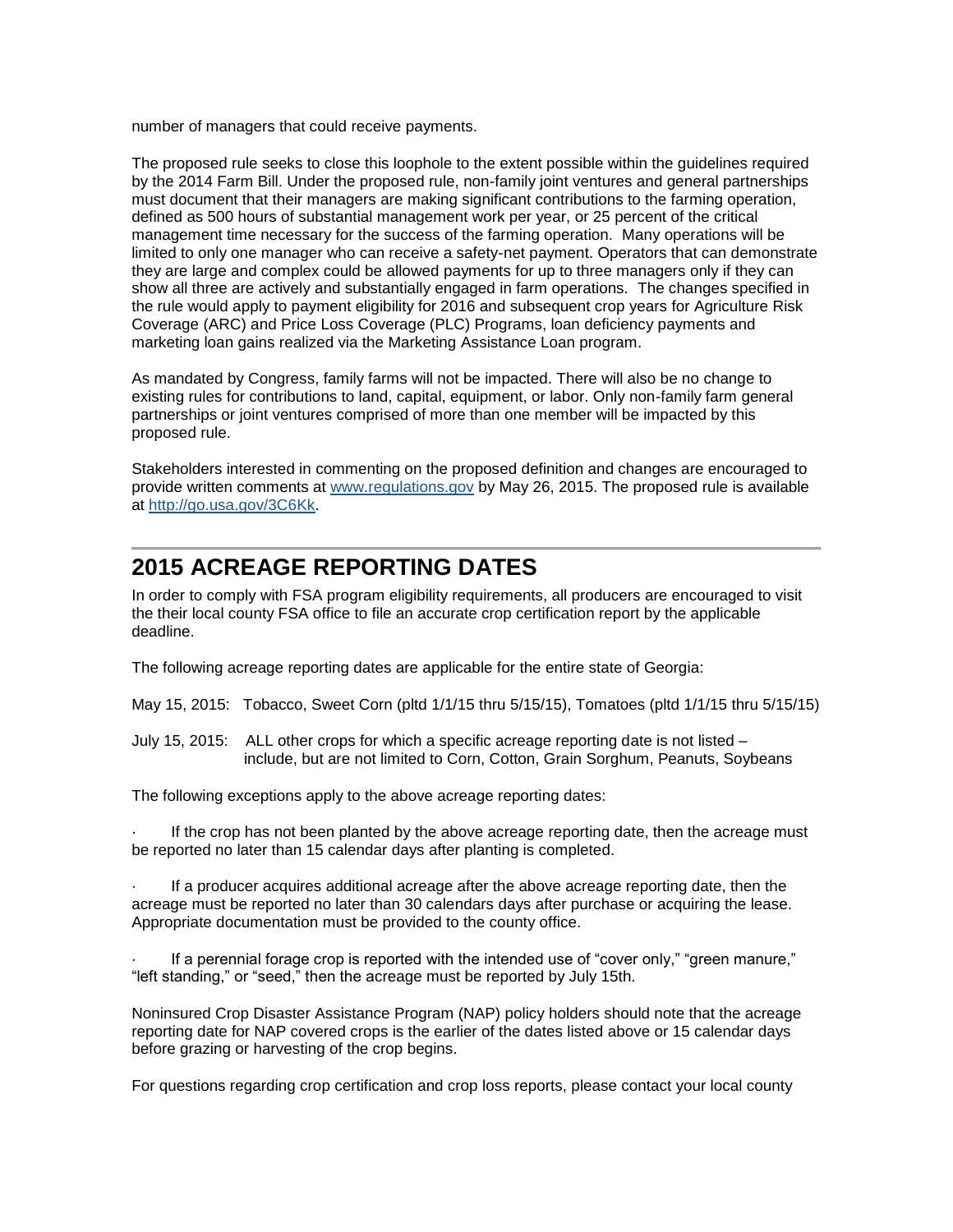FSA office.

#### <span id="page-3-0"></span>**Filing a Notice of Loss**

The CCC-576, Notice of Loss, is used to report failed acreage and prevented planting and may be completed by any producer with an interest in the crop. Timely filing a Notice of Loss is required for all crops including grasses. For losses on crops covered by the Non-Insured Crop Disaster Assistance Program (NAP) and crop insurance, you must file a CCC-576, Notice of Loss, in the FSA County Office within 15 days of the occurrence of the disaster or when losses become apparent or within 72 hours of the disaster occurrence for hand harvested crops. Both notification deadlines start when the crop damage occurs and becomes apparent.

If filing for prevented planting, an acreage report and CCC-576 must be filed within 15 calendar days of the final planting date for the crop.

#### <span id="page-3-1"></span>**Sale of Land Under CRP Contract**

This is a reminder for Conservation Reserve Program (CRP) participants who sell land under CRP contract to get a successor-in-interest to the contract. Failure to get the buyer to assume a contract will result in the original owner having to refund all CRP rental payments, cost share payments, incentive payments received on the contract, plus interest and liquidated damages. One way to prevent this from happening is to have a sales contract prepared that requires the new owner to assume the CRP contract.

Local county FSA committees have no authority but to terminate a CRP contract when the CRP participant loses control of the land and there is no successor-in-interest to the contract. Please call or visit your local County FSA Office before you sell land that is currently in a CRP contract.

## <span id="page-3-2"></span>**Violations Under CRP Contract Period**

This is a reminder for Conservation Reserve Program (CRP) participants that land enrolled in the CRP program must follow the terms and conditions that were signed under the CRP-1 at the beginning of the contract period. Any violations such as harvesting trees, selling of land without county notification, enrolling into other Federal conservation programs, and so forth will result in termination of the CRP Contract and the owner having to refund all CRP rental payments, cost share payments, plus interest and liquidated damages.

If you have any issues with your CRP land, please call or visit your local FSA office first so that they are made aware of the situation and can act accordingly.

#### <span id="page-3-3"></span>**Microloans**

Farm Service Agency (FSA) reminds farmers and ranchers that the FSA borrowing limit for microloans increased from \$35,000 to \$50,000, on Nov. 7, 2014. Microloans offer borrowers simplified lending with less paperwork.

The microloan change allows beginning, small and mid-sized farmers to access an additional \$15,000 in loans using a simplified application process with up to seven years to repay. Microloans are part of USDA's continued commitment to [small and mid-sized farming operations.](http://www.usda.gov/wps/portal/usda/usdahome?contentidonly=true&contentid=small-midsized-farmer-resources.xml)

To complement the microloan program additional changes to FSA eligibility requirements will